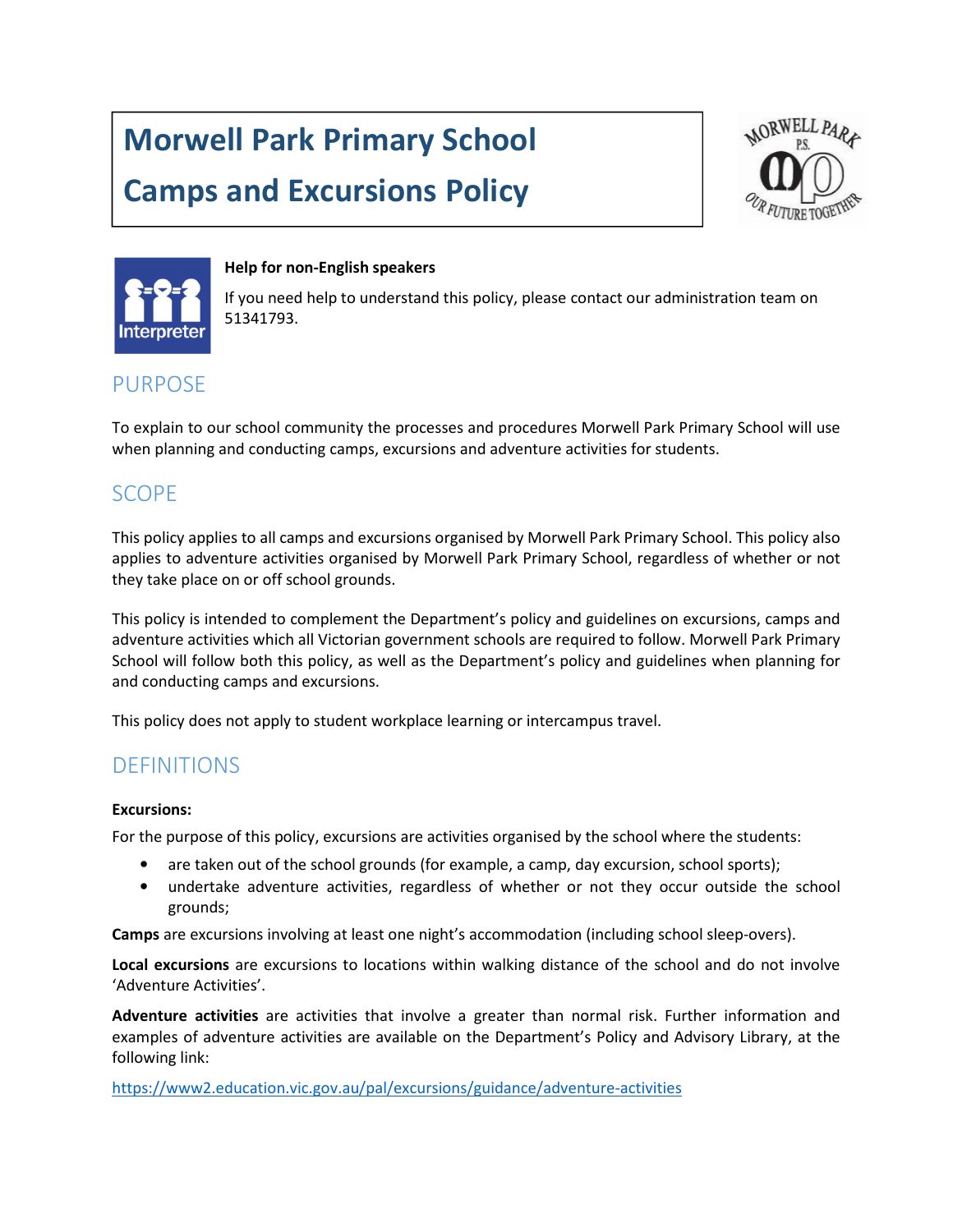#### **POLICY**

Camps and excursions can provide a valuable educational experience for our students which are complementary to their learning, as they provide access to resources, environments and expertise that may not be available in the classroom.

For all camps and excursions, including adventure activities, our school will follow the Department's Policy and Advisory Library: Excursions

#### Planning process for camps and excursions

All camps and excursions will comply with Department planning requirements.

Part of this planning process includes conducting risk assessments, to ensure that reasonable steps are taken to minimise the risks associated with each proposed camp or excursion. Morwell Park Primary School's risk assessment will include consideration of arrangements for supervision of students and consideration of the risk of bushfire activity in the excursion location. In the event of a Code Red Day being announced, excursions or camp activities in effected locations will be cancelled or rescheduled. Planning will also cover arrangements for cancelling, recalling or altering the camp or excursion for any other reason.

Morwell Park Primary School is committed to ensuring students with additional needs are provided with an inclusive camps and excursions program and will work with families during the planning stage, as needed, to support all students' attendance and participation in camp and excursion activities.

In cases where a camp or excursion involves a particular class or year level group, the Organising Teacher will ensure that there is an alternative educational program available and appropriate supervision for those students not attending the camp or excursion.

#### Supervision

Morwell Park Primary School follows the Department's guidelines in relation to supervision of students during excursions and camps.

All excursion staff (including parent volunteers) will be familiar with supervision requirements and the specific procedures for dealing with emergencies on each camp and excursion.

All school staff will be aware that they retain overall responsibility for the supervision and care of students throughout all camps and excursions (including adventure activities), regardless of whether or not external providers are managing the activity.

#### Parent volunteers Parent volunteers

Parents may be invited to assist with camps and excursions. School staff will notify parents/carers of any costs associated with attending. School staff are in charge of camps and excursions and parent/carer volunteers are expected to follow teachers' instructions. When deciding which parents/carers will attend, the Organising Teacher will take into account: any valuable skills the parents/carers have to offer (e.g. bus licence, first aid etc.) and the special needs of particular students.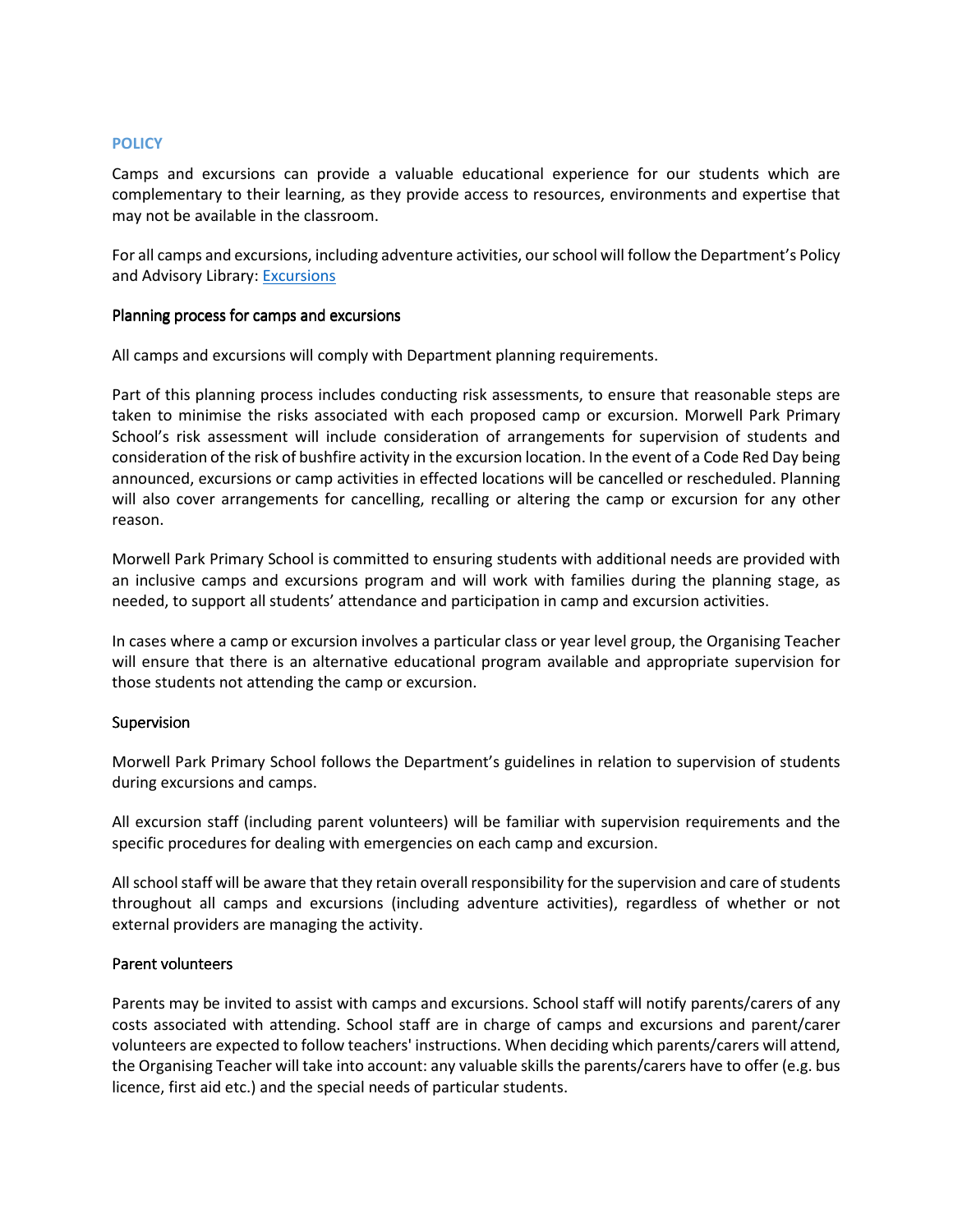#### Volunteer and external provider checks

Morwell Park Primary School requires all parent or carer camp or excursion volunteers and all external providers working directly with our students to have a current Working with Children Check card. [For more information about when a WWC Clearance is required, see Volunteers page on the School Policy Templates Portal.]

#### Parent/carer consent

For all camps and excursions, other than local excursions, Morwell Park Primary School will provide parents/carers with a specific consent form outlining the details of the proposed activity. Morwell Park Primary School uses SeeSaw to inform parents about camps and excursions and to seek their consent and informs parents about school camps and excursions by sending a note home with students and asking parents/carers to return the part of the note that asks for parents/carers signature confirming they consent to their child's participation. Parents/carers are encouraged to contact the school to discuss any questions or concerns that they or their child may have with a proposed camp or excursion.

For local excursions, Morwell Park Primary School will provide parents and carers with an annual Local Excursions consent form at the start of each school year or upon enrolment if students enrol during the school year. Morwell Park Primary School will also provide advance notice to parents/carers of an upcoming local excursion through SeeSaw / a note home in the student's bag. For local excursions that occur on a recurring basis (for example weekly outings to the local oval for sports lessons), Morwell Park Primary School will notify parents once only prior to the commencement of the recurring event.

#### Parent Payments for camps and excursions

Most camps and excursions provided by Morwell Park Primary School enhance and broaden the schooling experience of our students but are not a mandatory component of our curriculum. These activities are provided on a user-pays basis in accordance with the Department's Parent Payments Policy.

Consent forms will have clearly stated payment amounts and finalisations dates, and families will be given sufficient time to make payments.

Students who have not finalised payment by the required date for camps and excursions provided on a user pays basis will not be able to attend unless the Principal determines exceptional circumstances apply.

Where a camp or excursion is provided as part of the standard curriculum requirements, parents may be invited to make a voluntary contribution but all students will be able to attend regardless of whether their parents contribute.

#### Financial Help for Families

Morwell Park Primary School will make all efforts to ensure that students are not excluded for financial reasons. Families experiencing financial difficulty are invited to discuss alternative payment arrangements with the Business Manager/Principal/Organising Teacher. The Business Manager/Principal/Organising Teacher can also discuss family eligibility for the Department's Camps, Sports and Excursions Fund (CSEF), which provides payments for eligible students to attend school activities, including camps and excursions. Applications for the CSEF are open to families holding a valid means-tested concession card or temporary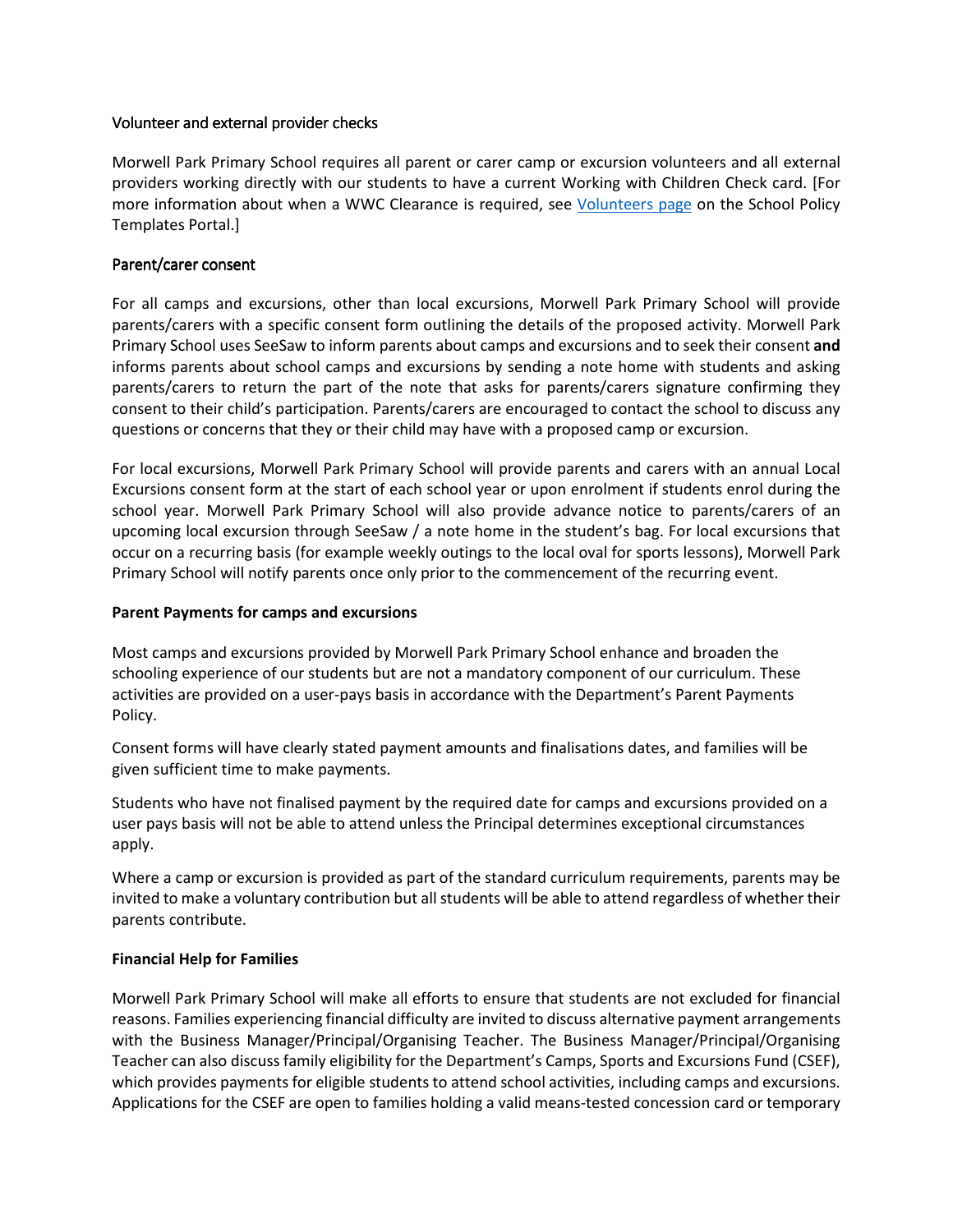foster parents and are facilitated by the school. Further information about the CSEF and the application form are available at Camps, Sports and Excursions Fund.

#### Refunds

If a camp or excursion is cancelled or altered by the school, or a student is no longer able to attend part or all of the camp or excursion, our school will consider requests for partial or full refunds of payments made by parents/carers on a case-by-case basis taking into account the individual circumstances. Generally we will not be able to refund payments made for costs that have already been paid where those funds have already been transferred or committed to a third party and no refund is available to the school. Where possible, we will provide information about refunds to parents/carers at the time of payment.

#### Student health

Parents and carers need to ensure the school has up-to-date student health information prior to camps and excursions. A member of staff will be appointed with responsibility for the health needs of the students for each camp/excursion. Teachers will administer any medication provided according to our Medication policy and the student's signed Medication Authority Form. To meet the school's obligations relating to safety, a first aid kit and mobile phone will be taken by teachers on all camps and excursions.

It is the responsibility of parents and carers to ensure their child/children are in good health when attending excursions and camps. If a student becomes ill during a camp and is not able to continue at camp it is the parent/carer's responsibility to collect them and cover any associated costs. If the Principal approves a student joining a camp late, transport to the camp is the parent/carer's responsibility.

#### Behaviour expectations

Students participating in camps and excursions are required to cooperate and display appropriate behaviour to ensure the camp or excursion is a safe, positive and educational experience for all students involved.

Parents/carers will be notified if their child is in danger of losing the privilege to participate in an excursion or camp due to behaviour that does not meet the standards of behaviour set out in the school's Student Wellbeing and Engagement, Student Code of Conduct or Bullying Prevention Policy. The decision to exclude a student will be made by the Principal or Assistant Principal, in consultation with the Organising Teacher. Both the parent/carer and the student will be informed of this decision prior to the camp or excursion.

If on a camp or excursion the Teacher in Charge considers an individual student's behaviour does not meet required standards, then the Principal or their nominee may determine that a student should return home during the camp or excursion. In these circumstances the parent/carer is responsible for the collection of the student and any costs associated with this.

Disciplinary measures apply to students on camps and excursions consistent with our school's Student Wellbeing and Engagement Policy, Student Code of Conduct and Bullying Prevention Policy.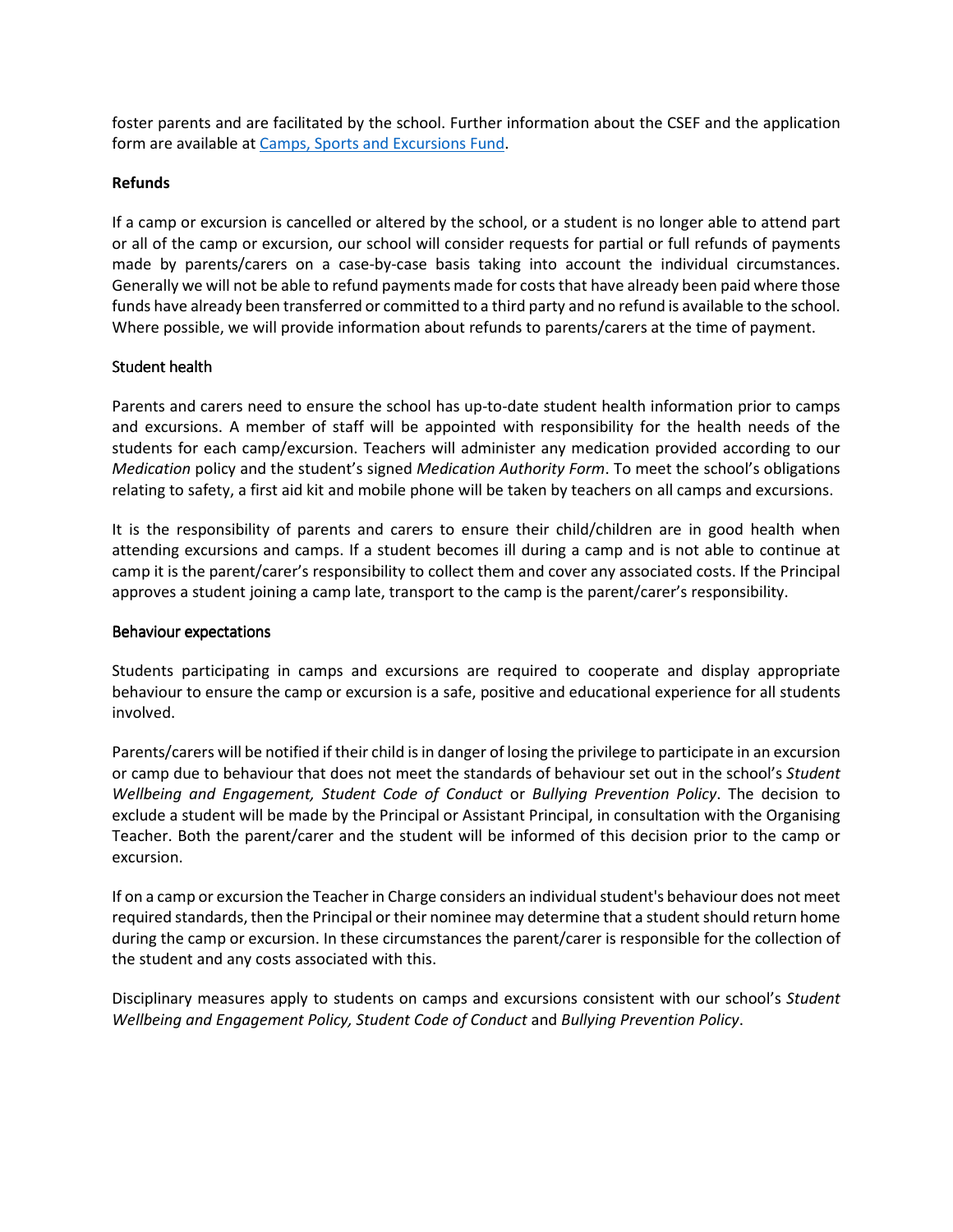#### Electronic Devices

Students will not be permitted to bring electronic devices to camps or excursions except with prior approval from the Principal. The Principal will only approve students bringing electronic devices to a camp or excursion in exceptional circumstances and when it is in the best interests of the student, and may place conditions on its location and use during the camp or excursion.

#### Food

Students are not permitted to bring their own supply of food items to camps and excursions unless the item is medically indicated and discussed with the Organising Teacher, or included as an item on the clothing and equipment list for that camp or excursion.

#### Accident and Ambulance Cover

Any costs associated with student injury rest with parents/carers unless the Department is liable in negligence (liability is not automatic).

Unless otherwise indicated, Morwell Park Primary School and the Department do not provide student accident or ambulance cover. Parents/carers may wish to obtain student accident insurance cover and/or ambulance cover, depending on their health insurance arrangements and any other personal considerations

#### **COMMUNICATION**

This policy will be communicated to our school community in the following way:

- Included in staff induction processes and staff training
- Available publicly on our school's website
- Discussed at staff briefings/meetings as required
- Discussed at parent information nights/sessions
- Reminders in our school newsletter
- Hard copy available from school administration upon request

## FURTHER INFORMATION AND RESOURCES

This policy should be read in conjunction with the following Department polices and guidelines:

- Excursions
- Camps, Sports and Excursions Fund
- Parent Payments Policy

The following school policies are also relevant to this Camps and Excursions Policy:

- Statement of Values and School Philosophy
- Student Wellbeing and Engagement Policy
- Volunteer Policy
- Duty of Care Policy
- Inclusion and Diversity Policy